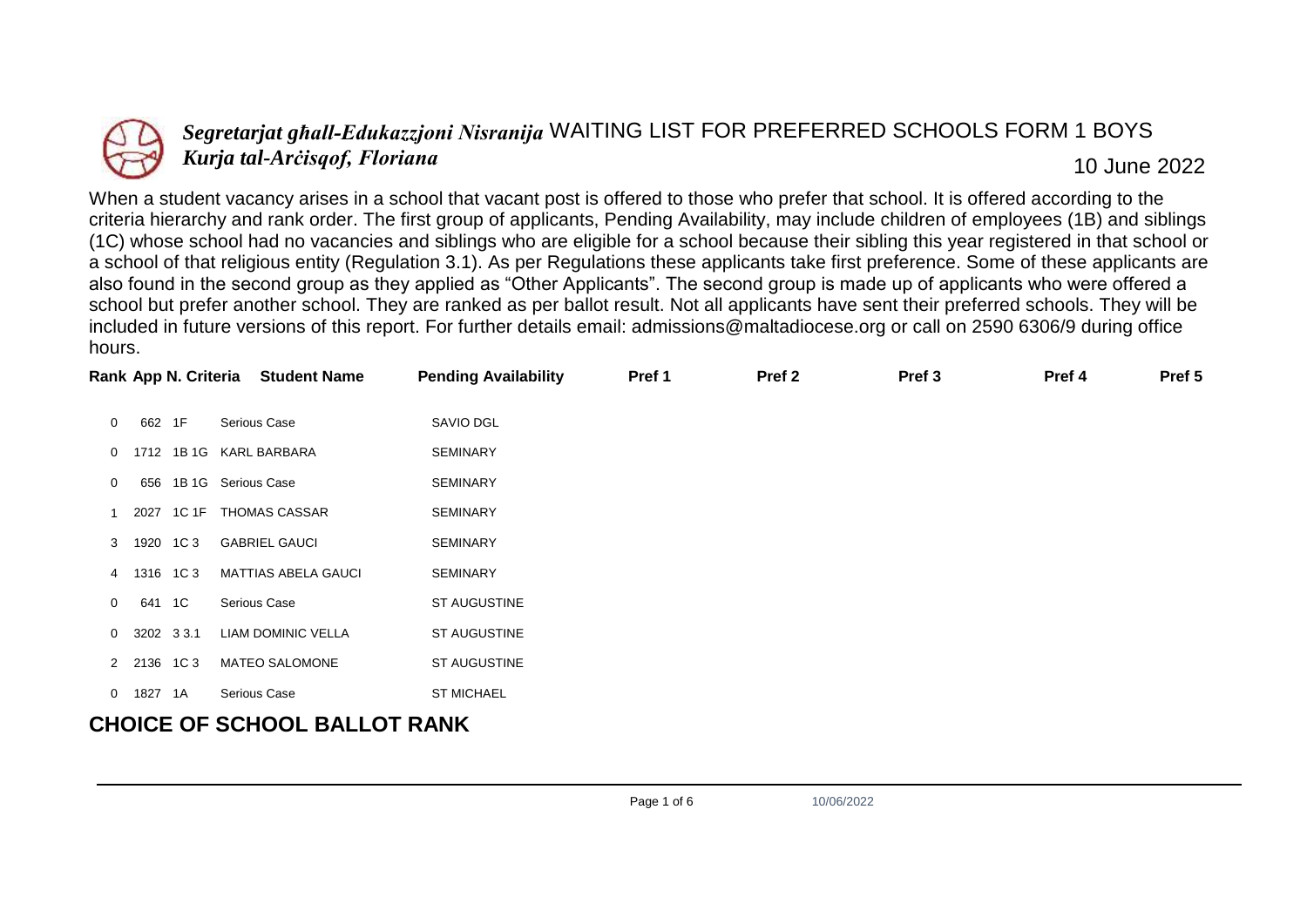|    |         | Rank App N. Criteria Student Name | <b>Pending Availability</b> | Pref 1      | Pref <sub>2</sub> | Pref 3      | Pref 4 | Pref 5 |
|----|---------|-----------------------------------|-----------------------------|-------------|-------------------|-------------|--------|--------|
| 6  | 1590 1F | NATHAN BORG                       |                             | SEMINARY    |                   |             |        |        |
| 33 | 6129 3  | ANDY LIVIU ZACHIN                 |                             | ST ALOYSIUS |                   |             |        |        |
| 49 | 1300 1F | <b>LIAM CURMI</b>                 |                             | SAVIO DGL   | SEMINARY          | ST MICHAEL  |        |        |
| 50 | 1562 1F | <b>KAI BORG</b>                   |                             | SAVIO DGL   |                   |             |        |        |
| 51 | 1596 1F | MIGUEL VELLA                      |                             | SAVIO DGL   |                   |             |        |        |
| 53 | 6089 3  | MANUEL CUTAJAR LOFARO             |                             | SAVIO DGL   | ST ALOYSIUS       |             |        |        |
| 54 | 4330 3  | DALE GOODLIP                      |                             | SAVIO DGL   |                   |             |        |        |
| 65 | 1450 1F | DAYLE MICALLEF                    |                             | SAVIO DGL   |                   |             |        |        |
| 66 | 4760 3  | AIDAN FARRUGIA                    |                             | SAVIO DGL   |                   |             |        |        |
| 67 | 3578 3  | NATHAN ZAMMIT                     |                             | SAVIO DGL   |                   |             |        |        |
| 68 | 2054 1F | <b>IZAAC ABELA</b>                |                             | SAVIO DGL   | SEMINARY          |             |        |        |
| 72 | 1443 1F | THOMAS CARDONA                    |                             | SAVIO DGL   | SEMINARY          | ST ALOYSIUS |        |        |
| 74 | 4371 3  | KYLE BORG ABELA                   |                             | SAVIO DGL   |                   |             |        |        |
| 77 | 5925 3  | <b>BERTON FENECH</b>              |                             | SAVIO DGL   | SEMINARY          |             |        |        |
|    |         |                                   |                             |             |                   |             |        |        |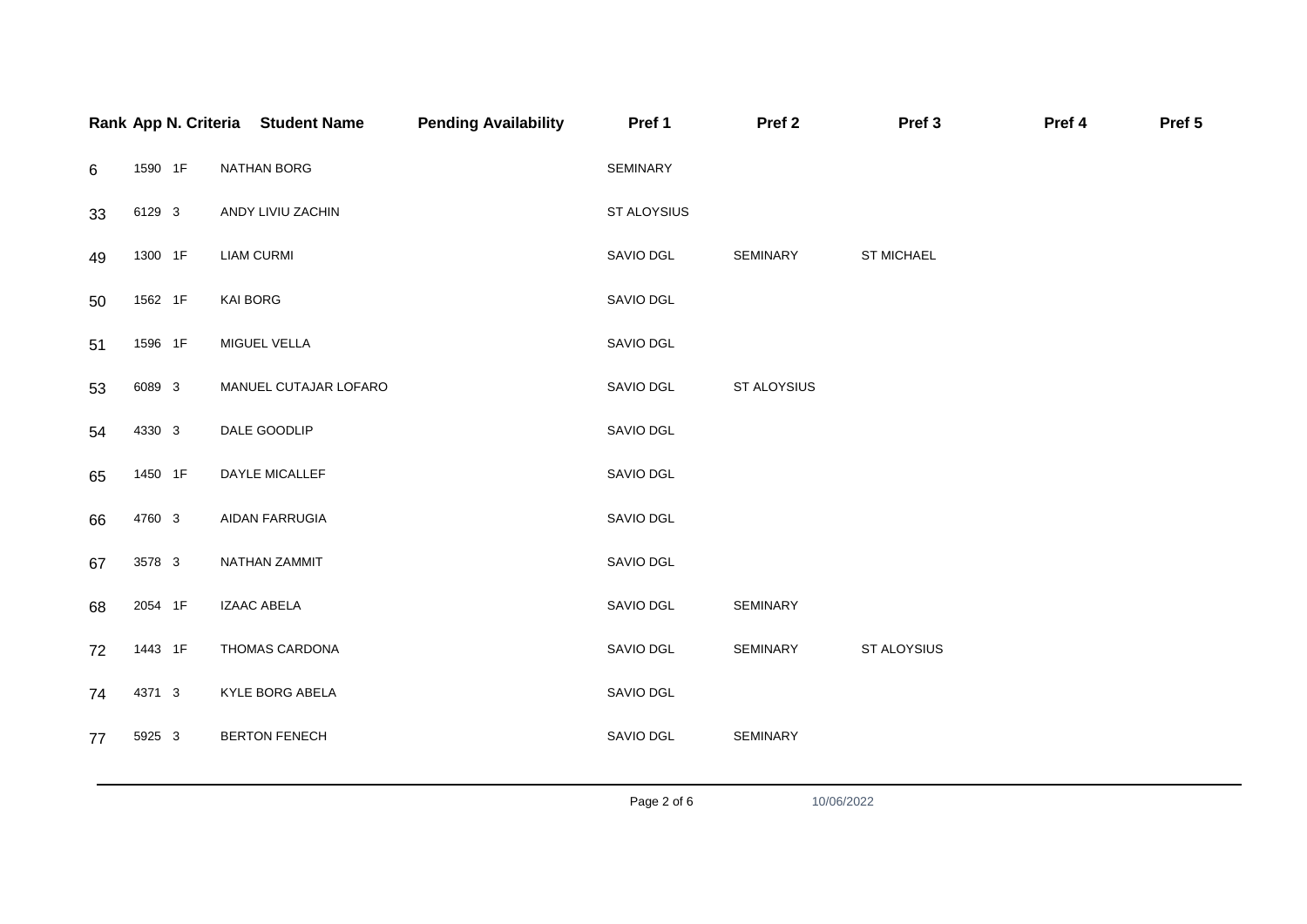|     |            | Rank App N. Criteria Student Name | <b>Pending Availability</b> | Pref 1      | Pref <sub>2</sub> | Pref <sub>3</sub> | Pref 4 | Pref 5 |
|-----|------------|-----------------------------------|-----------------------------|-------------|-------------------|-------------------|--------|--------|
| 81  | 4045 3     | TIMOTHY AQUILINA                  |                             | SAVIO DGL   |                   |                   |        |        |
| 87  | 1643 1F    | <b>GIANLUCA MIZZI</b>             |                             | SAVIO DGL   |                   |                   |        |        |
| 88  | 2047 1F    | STEPHEN EDWARDS                   |                             | SAVIO DGL   |                   |                   |        |        |
| 90  |            | 2027 1C 1F THOMAS CASSAR          |                             | SAVIO DGL   | SEMINARY          |                   |        |        |
| 95  | 1773 1F    | FRANCESCO MANGION                 |                             | SAVIO DGL   |                   |                   |        |        |
| 101 | 1550 1F    | XAVIOUR REFALO                    |                             | SAVIO DGL   |                   |                   |        |        |
| 103 | 4806 3     | TIAN CUTAJAR BORG                 |                             | SAVIO DGL   |                   |                   |        |        |
| 104 | 5316 3     | KADE GALEA                        |                             | SAVIO DGL   |                   |                   |        |        |
| 111 | 1628 1F    | JAKE DEMICOLI                     |                             | SAVIO DGL   | <b>SEMINARY</b>   |                   |        |        |
| 114 | 1931 1F    | KIYAN GRECH                       |                             | ST MICHAEL  |                   |                   |        |        |
| 116 | 2004 1F    | LUCA ZAHRA                        |                             | SAVIO DGL   | <b>ST MICHAEL</b> |                   |        |        |
|     | 119 3077 3 | DANIEL VASSALLO                   |                             | ST MICHAEL  |                   |                   |        |        |
| 122 | 1589 1F    | MATTHEW BARTOLO                   |                             | ST ALOYSIUS | SAVIO DGL         | DE LA SALLE       |        |        |
| 123 | 1505 1F    | ANDREY FALZON                     |                             | ST MICHAEL  |                   |                   |        |        |
| 124 | 5584 3     | KAI BRINCAT                       |                             | SAVIO DGL   | ST MICHAEL        |                   |        |        |
|     |            |                                   |                             | Page 3 of 6 |                   | 10/06/2022        |        |        |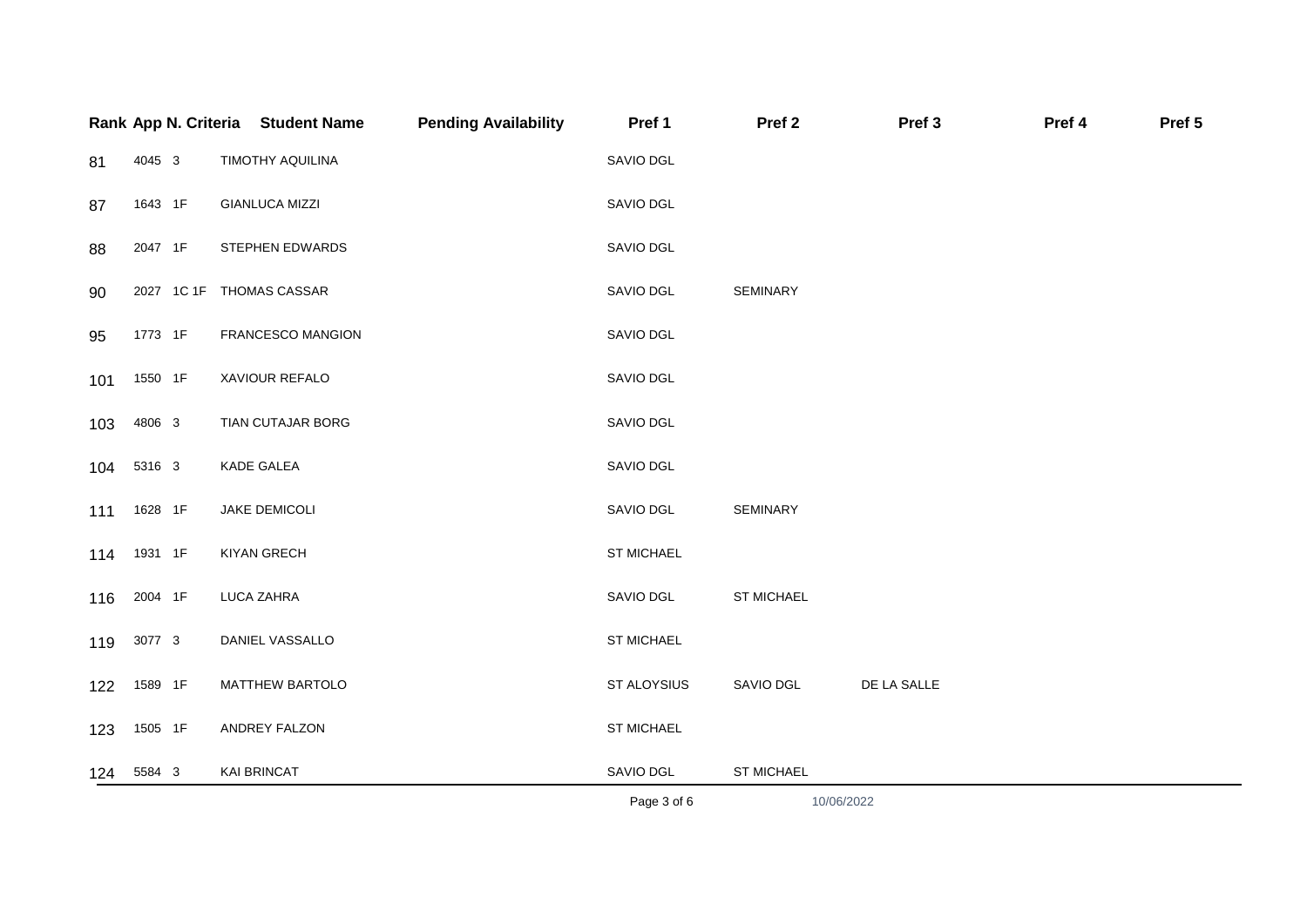|     |         | Rank App N. Criteria Student Name | <b>Pending Availability</b> | Pref 1            | Pref <sub>2</sub> | Pref <sub>3</sub> | Pref 4      | Pref 5      |
|-----|---------|-----------------------------------|-----------------------------|-------------------|-------------------|-------------------|-------------|-------------|
| 129 | 3349 3  | ANDREI CINI                       |                             | ST MICHAEL        |                   |                   |             |             |
| 129 | 3328 3  | <b>LUCA CINI</b>                  |                             | ST MICHAEL        |                   |                   |             |             |
| 130 | 1491 1F | THOMAS BORG                       |                             | SAVIO DGL         | SEMINARY          | ST ALOYSIUS       | ST MICHAEL  |             |
| 131 |         | 1712 1B 1G KARL BARBARA           |                             | ST MICHAEL        |                   |                   |             |             |
| 134 | 6155 3  | HAYDEN FENECH STIVALA             |                             | ST MICHAEL        | DE LA SALLE       |                   |             |             |
| 135 | 1303 1F | TRISTYN AQUILINA                  |                             | ST MICHAEL        | DE LA SALLE       |                   |             |             |
| 136 | 1896 1F | LUKE CAMILLERI                    |                             | ST MICHAEL        | SAVIO DGL         |                   |             |             |
| 137 | 6117 3  | LUKA (ETIENNE) PAVIA              |                             | ST ALOYSIUS       | ST MICHAEL        | SAVIO DGL         | DE LA SALLE |             |
| 140 | 1376 1F | JAKE NAPPA MICALLEF               |                             | DE LA SALLE       | ST ALOYSIUS       |                   |             |             |
| 142 | 1900 1F | ZACK JOSEPH ABELA WADG            |                             | ST PAUL'S RBT     | SAVIO DGL         | ST MICHAEL        |             |             |
| 146 | 4344 3  | ANDY FALZON                       |                             | SAVIO DGL         |                   |                   |             |             |
| 148 | 4364 3  | <b>LUKE CEFAI</b>                 |                             | ST MICHAEL        |                   |                   |             |             |
| 149 | 1449 1F | <b>IKE ZARB</b>                   |                             | <b>ST MICHAEL</b> | SAVIO DGL         | ST PAUL'S RBT     | SEMINARY    | ST ALOYSIUS |
| 150 | 1766 1F | DAVID AQUILINA                    |                             | ST MICHAEL        | SAVIO DGL         | ST ALOYSIUS       |             |             |
|     |         |                                   |                             | Page 4 of 6       | 10/06/2022        |                   |             |             |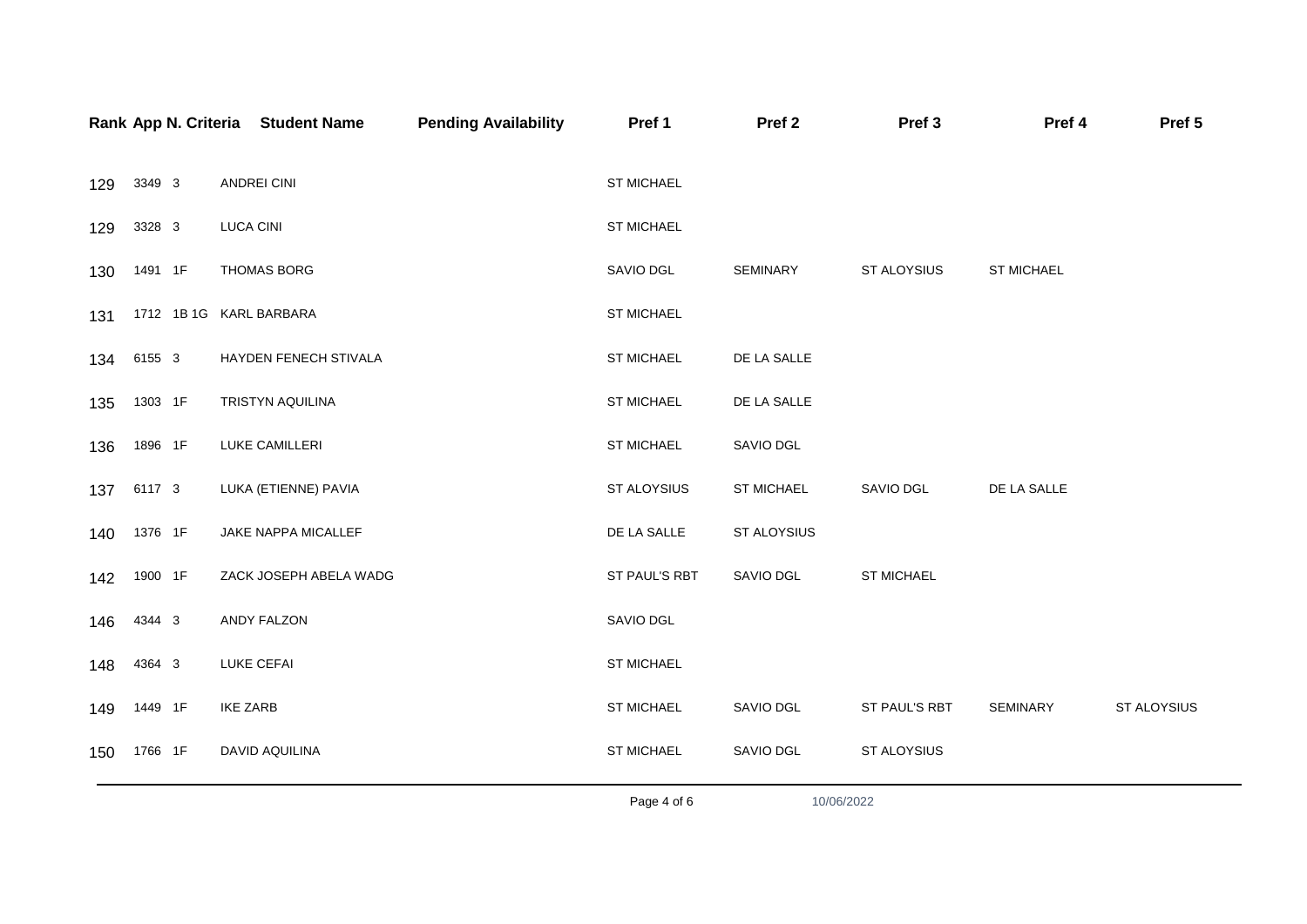|     |         | Rank App N. Criteria Student Name | <b>Pending Availability</b> | Pref 1              | Pref <sub>2</sub> | Pref <sub>3</sub>   | Pref 4        | Pref 5            |
|-----|---------|-----------------------------------|-----------------------------|---------------------|-------------------|---------------------|---------------|-------------------|
| 153 | 5766 3  | <b>LIAM GATT</b>                  |                             | <b>SEMINARY</b>     | SAVIO DGL         | ST ALOYSIUS         | ST AUGUSTINE  | <b>ST MICHAEL</b> |
| 154 | 1764 1F | <b>CONNOR MICALLEF</b>            |                             | <b>ST MICHAEL</b>   | DE LA SALLE       | SAVIO DGL           |               |                   |
| 155 | 2024 1F | JAKE COJOCARU                     |                             | SAVIO DGL           | <b>ST MICHAEL</b> | SEMINARY            | ST PAUL'S RBT |                   |
| 156 | 1398 1F | <b>QUELIN BALZAN</b>              |                             | <b>ST MICHAEL</b>   | SAVIO DGL         | <b>SEMINARY</b>     | ST AUGUSTINE  |                   |
| 157 | 4679 3  | <b>KYLE MALLIA</b>                |                             | SAVIO DGL           | <b>ST MICHAEL</b> | ST ALOYSIUS         | SEMINARY      | ST AUGUSTINE      |
| 158 | 1706 1F | DANTE DAVID GALEA                 |                             | DE LA SALLE         | <b>ST MICHAEL</b> |                     |               |                   |
| 159 | 5854 3  | <b>LEIGHTON PISANI</b>            |                             | SAVIO DGL           | <b>ST MICHAEL</b> |                     |               |                   |
| 160 | 1710 1F | <b>KAYEL MIZZI</b>                |                             | <b>ST MICHAEL</b>   | DE LA SALLE       | ST ALOYSIUS         | ST AUGUSTINE  | ST PAUL'S RBT     |
| 161 | 3310 3  | KIERAN BORG                       |                             | ST ALOYSIUS         | <b>ST MICHAEL</b> | SAVIO DGL           | ST AUGUSTINE  | SEMINARY          |
| 162 | 5419 3  | GIUSEPPE DE GATT                  |                             | SAVIO DGL           | SEMINARY          | ST MICHAEL          | ST PAUL'S RBT | ST ALOYSIUS       |
| 163 | 5449 3  | LUCA ATTARD                       |                             | <b>ST MICHAEL</b>   | SAVIO DGL         | <b>STELLA MARIS</b> | SEMINARY      | ST AUGUSTINE      |
| 165 | 4293 3  | NIC DIMECH                        |                             | <b>STELLA MARIS</b> | ST PAUL'S RBT     | <b>ST ALOYSIUS</b>  | SAVIO DGL     | <b>ST MICHAEL</b> |
| 165 | 4297 3  | ZAC DIMECH                        |                             | <b>STELLA MARIS</b> | ST PAUL'S RBT     | ST ALOYSIUS         | SAVIO DGL     | ST MICHAEL        |
| 165 | 4292 3  | <b>KAI DIMECH</b>                 |                             | <b>STELLA MARIS</b> | ST PAUL'S RBT     | ST ALOYSIUS         | SAVIO DGL     | <b>ST MICHAEL</b> |
| 166 | 3221 3  | LUKE CASSAR                       |                             | <b>ST MICHAEL</b>   | ST ALOYSIUS       |                     |               |                   |
|     |         |                                   |                             | Page 5 of 6         | 10/06/2022        |                     |               |                   |